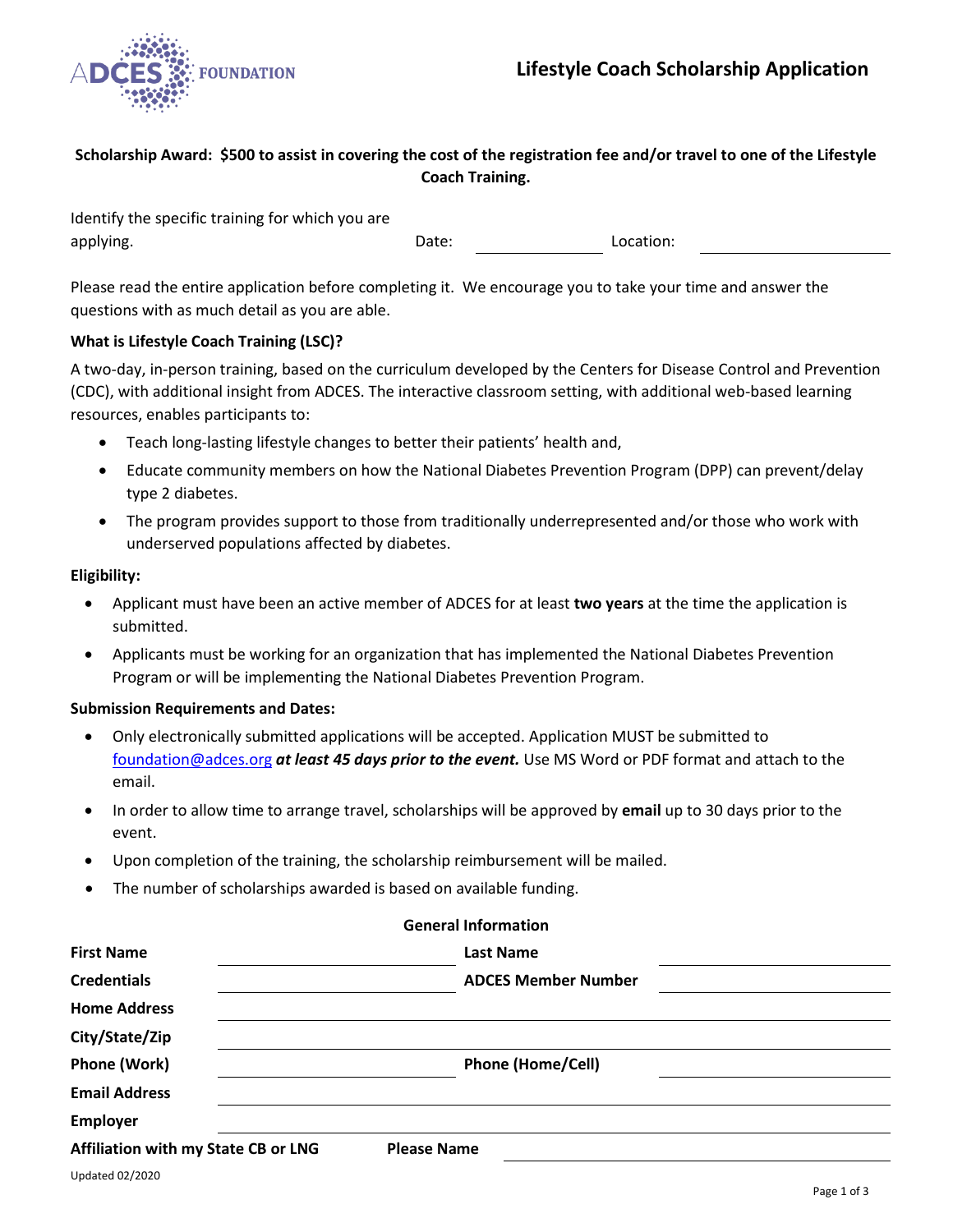

# **What is your race? (Please select all that apply):**

| African American/Black | American Indian or<br>Alaska Native                 | Asian | Caucasian/White      |
|------------------------|-----------------------------------------------------|-------|----------------------|
| Hispanic or Latino     | Native Hawaiian or<br><b>Other Pacific Islander</b> | Other | Prefer not to answer |

| Is this your first application for a scholarship from ADCES?                                                      |                                      |                                  |  | <b>YES</b> |  | No |  |  |
|-------------------------------------------------------------------------------------------------------------------|--------------------------------------|----------------------------------|--|------------|--|----|--|--|
| Will this be your first time attending a Lifestyle Coach Training?                                                |                                      |                                  |  | <b>YES</b> |  | No |  |  |
| Is your organization providing the National Diabetes Prevention Program, or will you be implementing the program? |                                      |                                  |  |            |  |    |  |  |
|                                                                                                                   | My organization provides the program | will be implementing the program |  |            |  |    |  |  |

# **In the space provided, please describe the population you work with**:

## **In the space provided, please explain your need for financial support:**